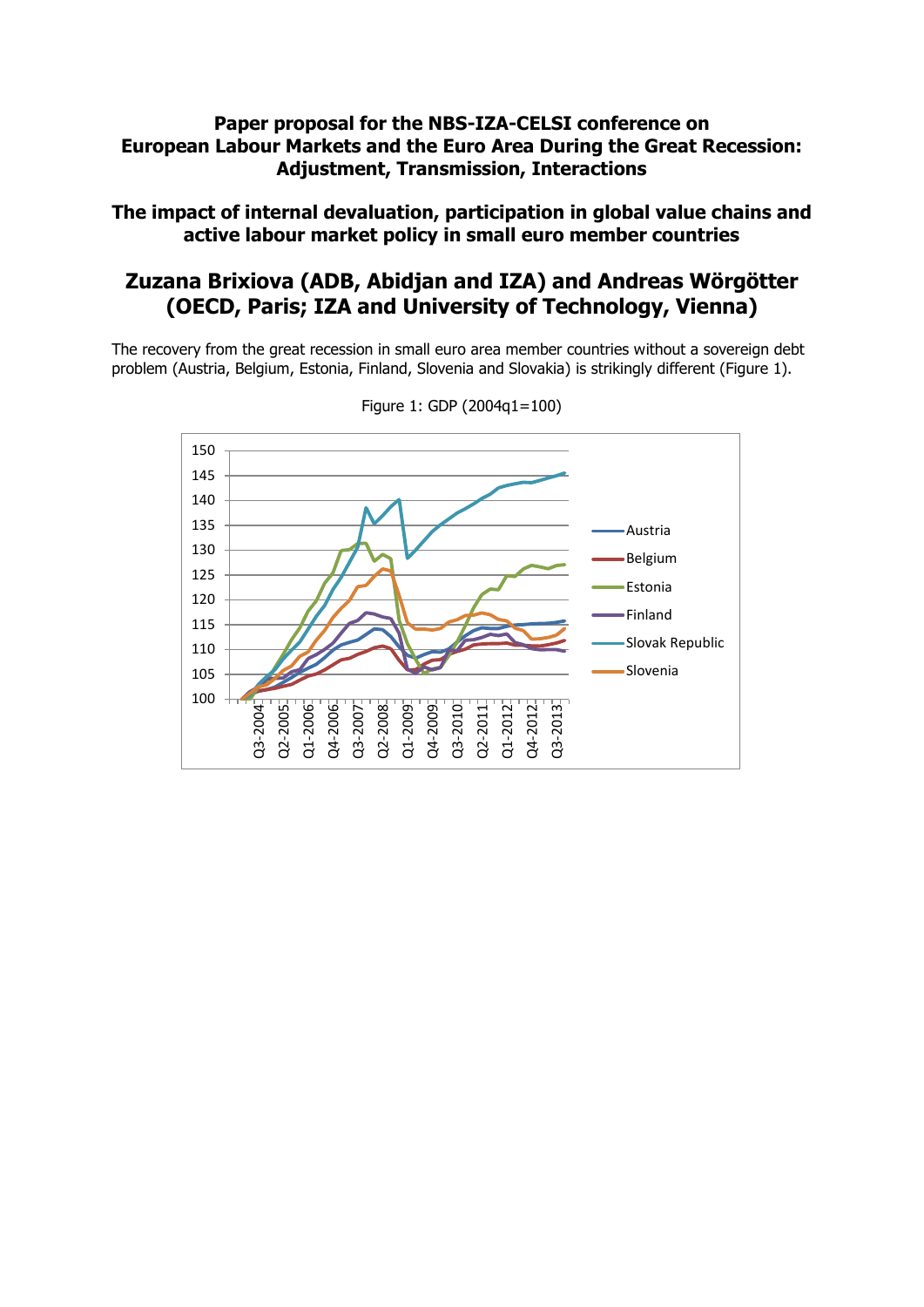Differences are also considerable for the unemployment rate (Figure 2).



Figure 2: Unemployment rate (ILO definition)

There some very clear stylized facts visible from the developments of GDP and unemployment: 1) The Okun relationship varies both over time and between countries

2) Catch-up countries are "big movers", experiencing big changes in output and unemployment

3) Some countries seem to be able to low and constant, despite high fluctuations of output 4) There are also a few country specific peculiarities:

Austria has kept the pole position of the lowest unemployment rate and further advanced its lead over other high performers

Estonia has not clawed back the whole unemployment increase during the post-crisis recovery and Slovakia has not lost all what it gained before the crisis

Finland could reduce unemployment despite a "double-dip"

Slovenia has limited the unemployment increase despite a big "double-dip"

There also big differences in spending on active labour market programmes (Figure 3), which are consistent to some of the variations of the Okun relationship. Finland, Belgium and Austria seem to be able to minimise skills-mismatch and facilitated the recovery by high spending on ALMPs. Estonia and Slovakia on the other hand depend solely on growth as a source for exit opportunities from unemployment.